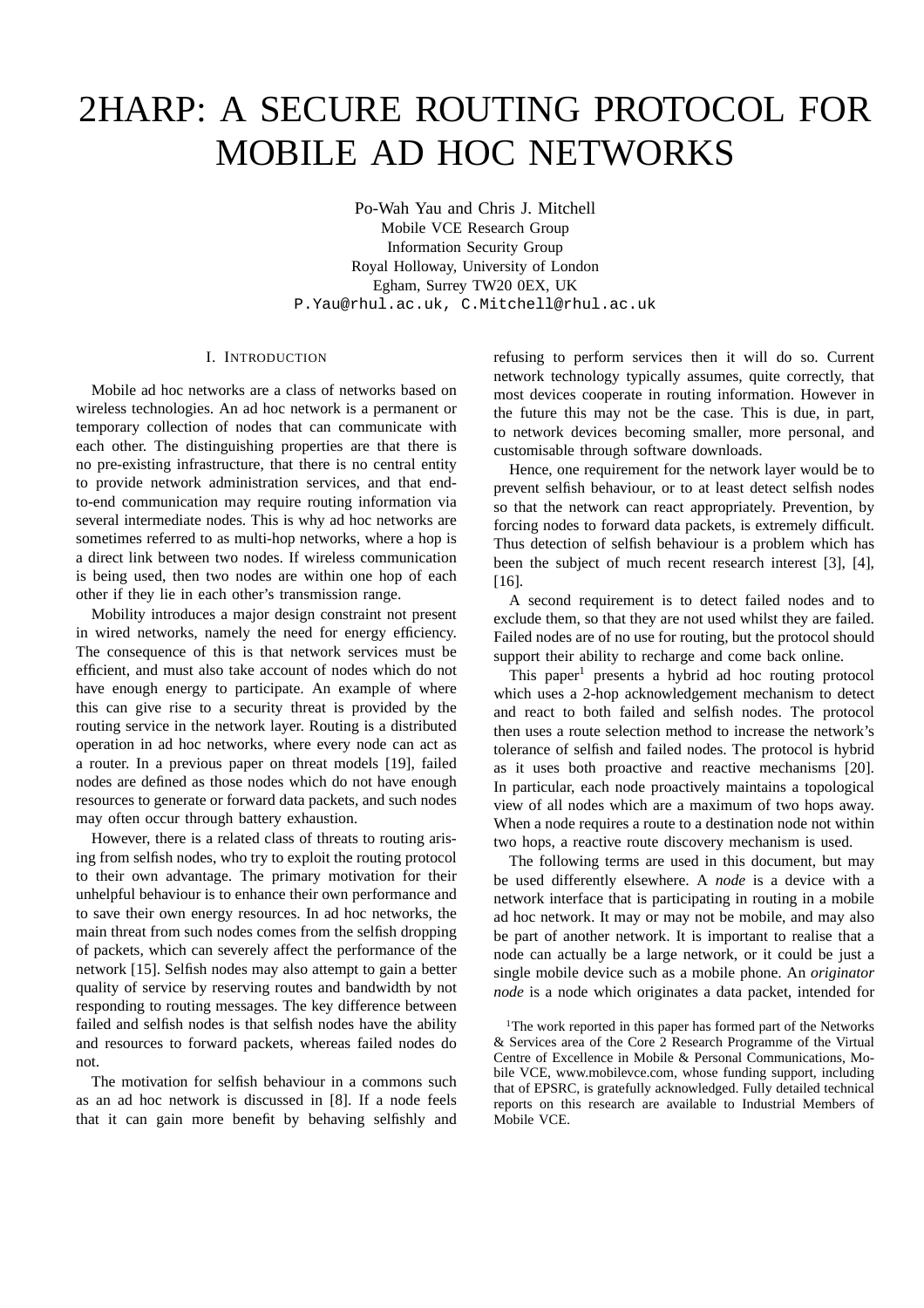a certain *destination node*. A node is a *neighbour node* of another node if it is only one hop away, i.e. within direct transmission range. Likewise, a *2-hop neighbour node* is a node which is two hops away. If the destination node is not a neighbour node of the originator node, the data packet will have to traverse a multi-hop route consisting of *intermediate nodes*. In a specific scenario, the *sending node* is the last node to send the data packet. Data packets are unicast in this protocol except where indicated otherwise. A *routing message* is any packet used by the routing protocol to affect routing information.

# II. THE 2-HOP ACKNOWLEDGED ROUTING PROTOCOL

The 2-Hop Acknowledged Routing Protocol (2HARP) is based on the Zone Routing Protocol (ZRP) [7]. Proactive routing is performed locally, and reactive routing is used to discover routes outside of the proactive routing zone. The rest of this section gives an overview of 2HARP, after outlining some important issues and assumptions. Full details of the final scheme will depend on the results of ongoing simulation studies.

#### *A. Important Issues and Assumptions*

An adversarial environment is assumed, where every neighbour node is potentially failed or selfish, e.g. a multidomain ad hoc network where nodes do not trust each other.

The threat that the 2HARP protocol addresses is posed by those selfish nodes which refuse to forward data for other nodes, but continue to send their own data into the ad hoc network for routing. The other type of selfish behaviour, not dealt with by 2HARP, is where a node does not participate in any operation in the ad hoc network. This threat cannot be tackled solely within the network layer, where the end user's view is of paramount importance. Possible solutions are a policy whereby a user will not receive the full range of services if they do not fully involve their ad hoc device in the network, or the user will receive billing discounts if they do play a full part in supporting network operation.

Identity and address resolution is an important issue which is outside the scope of this paper. In order to describe the routing protocol more easily, it will be assumed that each node has only one network interface operating using 2HARP, and therefore has only one identifiable address.

The use of a single identifier implicitly reveals another important assumption. We suppose that each node cannot connect to the network using a false identifier, or masquerade as another node, i.e. the ownership of an address is trusted. This may require peer-to-peer entity authentication in the underlying data-link layer. How this might be efficiently achieved in a multi-domain ad hoc environment is a major issue in itself, and while some suggestions are given, this is not the main purpose of this paper.

The paper also assumes that each node has the capability to digitally sign each packet it sends and also verify the signatures of each other node in the network. This might, for example, be achieved by equipping each node with a public

key certificate signed by a common certification authority, and exchanging certificates in the messages used by the Neighbour Sensing Protocol (see below). Digital signatures provide origin authentication, so that a node can always be sure that it has received a data packet from the claimed source. This is a fundamental service which is needed to enhance the security techniques in the 2HARP protocol. Digital signatures can also provide data integrity. The specific details of the mechanisms used are outside of the scope of this paper.

One further assumption related to digital signatures is that each node will have a private/public key pair. For the moment, the paper also assumes that a public key is bound to only one node. Key distribution and management are not the main subject of this paper.

Attacks are possible on the OSI/ISO physical and datalink layers [14]. This paper assumes that either security mechanisms exist in the lower layers to make such attacks too expensive to perform, or that such attacks are unlikely. If this were not the case, then the availability of any routing protocol would suffer severely from denial of service attacks.

## *B. Fundamentals of the Protocol*

Each node following the protocol maintains a Routing Table and an Acknowledgement Table. The Routing Table contains information about the node's neighbours, including which neighbour to use to route information to a certain destination node. The Acknowledgement Table is used to store information about packets which are awaiting an acknowledgement. The two tables are populated during the operation of the routing protocol, which is divided into three phases — neighbour sensing, route discovery and data packet sending.

## *C. The Neighbour Sensing Protocol*

The proactive Neighbour Sensing Protocol is a modification of the neighbour sensing function of the Optimised Link State Routing (OLSR) protocol [5], which allows nodes to discover who is in their 2-hop neighbourhood. This is achieved by all nodes advertising their 1-hop neighbourhoods to each other. Associativity is important so new nodes are only accepted as neighbours if they can demonstrate that they can maintain a permanent link for a certain period of time. This part of the protocol is proactive, as each node has to periodically broadcast updates indicating any changes to their 1-hop neighbourhood.

# *D. The Route Discovery Cycle*

The second phase is the reactive Route Discovery Cycle, used to discover new routes when they are needed. If a node requires a route to a destination which is not within the node's 2-hop neighbourhood, it broadcasts a Route Request message, which contains the addresses of both the originating node and the destination node. The 1-hop neighbours will reply to the node with a Request Acknowledgement message stating which of their neighbour nodes (i.e. the originator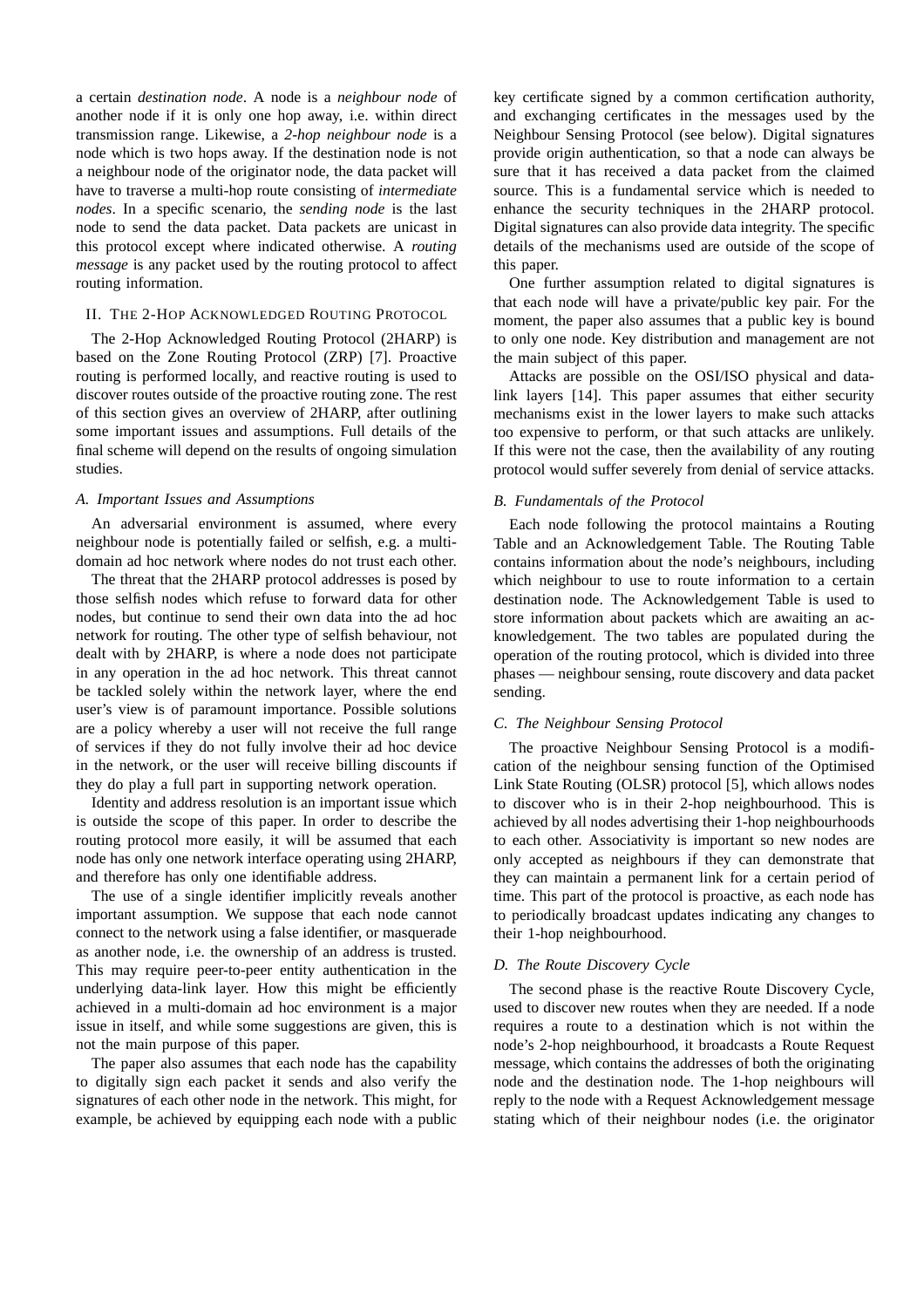node's 2-hop neigbours) will be able to propagate the Route Request further. Those 1-hop neighbours who replied also forward the Route Request to the 2-hop neighbours they advertised. These 2-hop neighbours will perform the same steps and send a Request Acknowledgement to the 1-hop node from which they received the Route Request. The 1 hop node will then forward on the acknowledgements to the originator node. These acknowledgements form the basis of deciding which 1-hop neighbour nodes to use where multiple routes exist. Route Requests are only processed if they are received from, or are for, responsive neighbours. See section II-F for more information on how this is used.

Every node along the route uses the 2-hop acknowledgement to determine if its neighbour is selfish or failed, until the Route Request reaches the destination node. See figure 1 for an illustration of a general example. Here a Route Request, Route Reply or data packet has been sent by node *A*, destined for node *F*, where all nodes know the route to send packets for node *F*. All nodes must respond with a signed acknowledgement  $(Ack^x)$  where x is the node which signed the message. Each message is prefixed with a number to demonstrate the order in which the messages will be sent. Only the destination node itself can generate a Route Reply, which is propagated back towards the originator node using the same acknowledgement mechanism as for Route Requests.

If a node does not receive a Request Acknowledgement message within time *t*, it may resend the Route Request up to a maximum of *s* times. It is important that the node performs a exponential backoff by doubling the value of *t* every time. The receipt of a duplicate Route Request is an indication that the neighbour node did not receive the Request Acknowledgement, so a 1-hop node will know it will have to rebroadcast the acknowledgement.



Fig. 1. A generalisation of the 2-hop acknowledgement mechanism.

As Route Requests are received, nodes can extract the orginator node's address to record a reverse path, i.e. the node from which the Route Request was received is recorded as the next hop towards the originator node. The converse is true when receiving Route Replies, where the node from which the Route Reply was received is recorded as the next hop towards the destination node. This mechanism is also used in the Ad Hoc On-demand Distance Vector (AODV) [17] routing protocol. Another feature of AODV which is employed in 2HARP is the use of unique sequence numbers to discard duplicate or old Route Requests so that routing loops do not occur.

## *E. Sending Data Packets*

Finally, the third phase involves sending data packets using the discovered routes. This uses the same acknowledgement mechanism as in Route discovery, where a node that is 2 hops down the route must produce an acknowledgement that the data packet was received, and send it 2 hops upstream. Data packets are only forwarded if they have been received from responsive nodes.

Once a node has received a data packet with a specific (originator node, destination node) pair, it should always use the same route for all traffic between these two nodes. If a node receives a packet and discovers that the default route has broken (i.e. its link with the 1-hop neighbour node no longer exists), the node can use an alternative route if permitted in the data packet header and the packet has not been rerouted before. If there is no alternative route or the data packet is not to be retransmitted, then the node must perform route maintenance. Here, the node upstream of the break will have to generate a Route Error message and route it back towards the originator of the data packet. Upon verification of the Route Error, nodes can decide whether or not to discover a new route.

## *F. Coping with Selfishness*

The following route selection mechanism is proposed for use with 2HARP when multiple routes exist to one target destination. A node should try each alternative route when the default route fails, using the reputations of each neighbour node as an indicator of which 1-hop node to choose.

A node that requests its neighbour to send a Route Request message or data packet will give the 1-hop neighbour node *retry* opportunities to do so before it will decrease that neighbour's reputation. While the reputation remains positive, the node may try to use the neighbour node, but it will give it less *retry* attempts, according to the neighbour's reputation. If the reputation of the 1-hop neighbour node becomes less than zero, then that neighbour will be marked as 'unresponsive'.

When no acknowledgements have been missed by a 1-hop neighbour for the past *y* consecutive messages sent, the node should increase the 1-hop node's reputation. After a certain number (*i*) of messages, the reputation of the neighbour should be reset to the original value<sup>2</sup>. Negative behaviour has a greater effect than positive behaviour, to allow 2HARP to detect negative behaviour more quickly.

In order to take into account the possibility that an unresponsive node may be a failed rather than a selfish node, the node will wait an amount of time *k* before giving the excluded neighbour another *retry* = 1 opportunities, if it has packets to route through the unresponsive node. The node should exponentially backoff after every unsuccessful

2This makes it more difficult for a malicious node to build up a good reputation to enable it to behave selfishly without being excluded for a sustained period.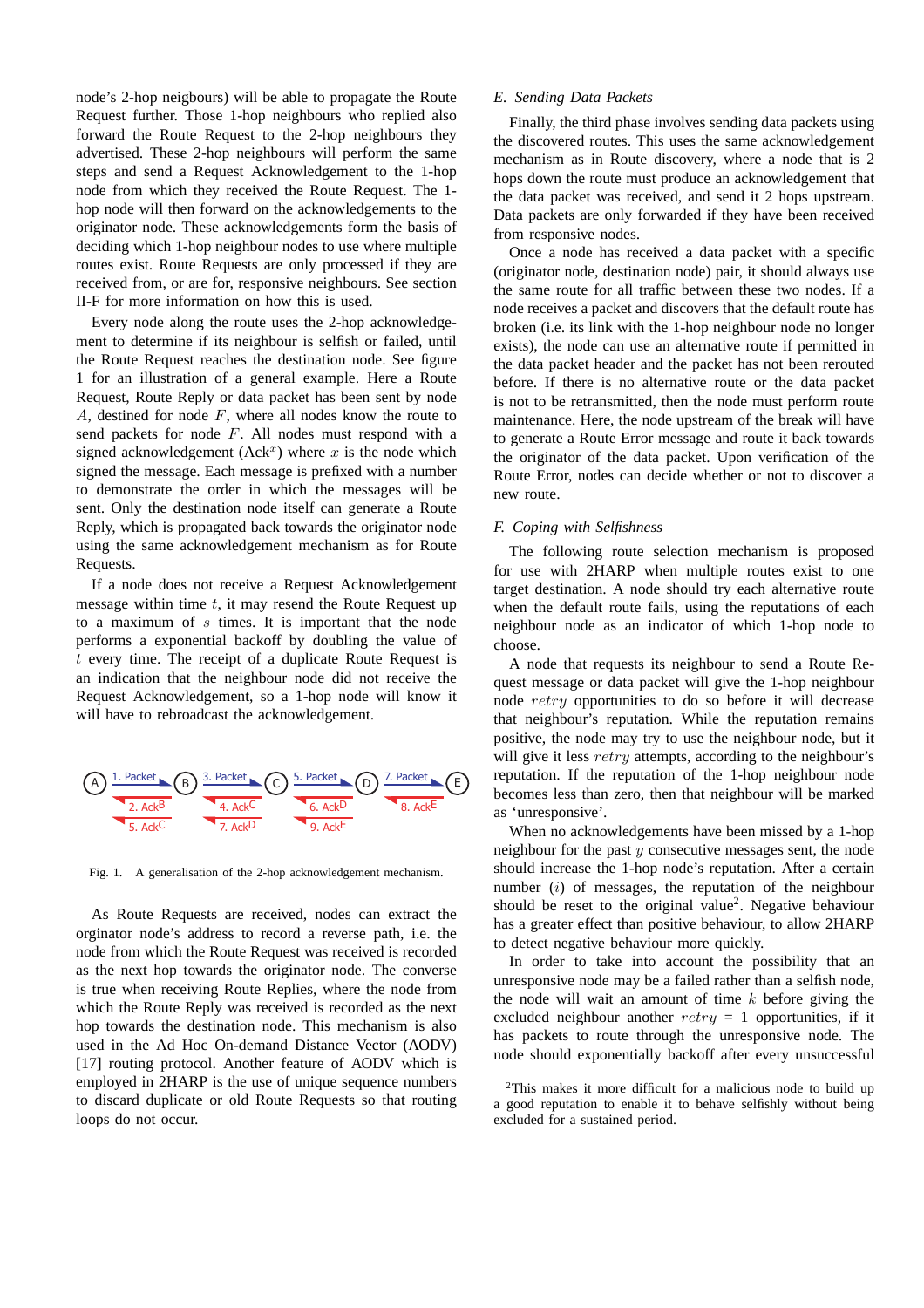attempt at trying to get the neighbour to forward a packet. Thus failed nodes, and even 'repentant' selfish nodes, are permitted to become involved in routing again should they overcome their previous problem with forwarding packets. The period of time *k* is doubled so that resources are not repeatedly wasted testing a node which is still failed or selfish. Thus it is important that the Routing Table entry for an unresponsive 1-hop node is not immediately deleted.

## III. PROTOCOL DESIGN ISSUES

This section discusses the mechanisms used to achieve the main aim of the protocol, namely detecting and reacting to failed and selfish nodes. Future work will also address performance issues including network flooding of Route Requests, intermediate nodes replying to Route Requests, and the choice of a hybrid scheme.

#### *A. Detecting Failed and Selfish Nodes*

The main design criterion for 2HARP was that it should detect and react to selfish behaviour in a reliable way. Without a proactive scheme the 2-hop acknowledgement mechanism would fail. A node will need to know who its 2-hop neighbours are, in order to know from whom to expect 2-hop acknowledgements. However, the proactive Neighbour Sensing Protocol by itself does not completely solve this problem, so additional mechanisms are needed.

The digital signature mechanism has been included to provide origin authenticity, where the process has been made more robust through the use of unique sequence numbers. The primary use of unique sequence numbers is to provide protection against replay attacks. They can also be used to further decrease the likelihood of a successful masquerade attack, analogously to the RAND value in GSM authentication [6]. Thus good management of sequence numbers in 2HARP will ensure that a node's sequence numbers monotonically and randomly increase. This additional complexity will help to discourage potential masquerade attacks.

Another threat arises where the 1-hop node is responsive, but the 2-hop node is unresponsive when forwarding data packets. Thus, the 0-hop node will receive an acknowledgement from the 1-hop node, but not the 2-hop node. This should not be possible in 2HARP, as the 1-hop node should detect that the 2-hop node is unresponsive from its own communications with the 2-hop node, which would result in it being removed from the list of responsive nodes it periodically distributes to its 1-hop neighbours. However, there is a small possibility that a 1-hop node does not know that a 2-hop node is unresponsive if, for example, it has never asked the 2-hop node to forward any packets. In the case where a 0-hop node sends a packet for forwarding, and the 1-hop node only has the one 2-hop neighbour to whom to forward the packet, the 2-hop will be marked as unresponsive by the 1-hop node, and the 1-hop node will be labelled as unresponsive by the 0-hop node. This has different consequences for each of the parties involved. The 0-hop node will gain from the situation as it knows it cannot use that 1-hop node to send packets to the destination. However, the 1-hop and 2-hop nodes' communication with the 0-hop node will be severely restricted while they are marked as unresponsive. Therefore, it is the responsibility of each node to make sure it knows which of its neighbours are being unresponsive, and to advertise these within the Neighbour Sensing Protocol. Further research will be needed to see if this can be achieved by other means.

A selfish node can also decide not to send messages to indicate that it has discovered new neighbour nodes. Currently, there is no explicit mechanism to prevent this attack succeeding. The impact of this threat will depend on the density of nodes as, the more nodes there are, the less effect the selfish node's actions will have. Again, where failed nodes are unable to send Neighbourhood Update messages, neighbour nodes will in any case be unable to use failed nodes as a next hop to new 2-hop nodes.

It would be disadvantageous for a selfish node to not advertise unresponsive or expired neighbours, as another neighbour could route through the selfish node and still expect acknowledgements from the non-cooperating or nonexistent 2-hop neighbours.

# *B. Reacting to Failed and Selfish Nodes*

The ideal situation would be a protocol where ad hoc nodes could trade energy for every data packet forwarded. There would then be no motivation for selfish behaviour, and failed nodes may also be of little consequence. However, the technology to achieve this does not exist.

The problem with untrusted, multi-domain ad hoc networks is that one node cannot control how a message is sent by another node; it is only possible to gain assurance that it has been sent. In 2HARP, this assurance is gained through the receipt of 2-hop acknowledgement messages. The reputation mechanism used is a simple technique utilised by many protocols, where it is rarely described as a reputation scheme, as the term itself was introduced after these mechanisms were devised.

Preventing the participation of selfish nodes is a local access control mechanism adapted for use in 2HARP, where failed and selfish nodes are marked as unresponsive and are therefore unauthorised to participate. By preventing selfish nodes from sending data packets, the protocol tries to change their objective from saving power to exchanging information, the essence of networking. A node marked as unresponsive cannot send Route Requests, Replies, or data packets, and thus cannot be the target of any Route Requests. However, the protocol allows data packets to be sent to a selfish node. The reasoning behind this is to cater for the possibility of failed nodes, which may not have enough power to send packets, but may still receive packets.

There is a delicate trade-off between the existence of selfish and failed nodes. Ideally, the protocol would not even allow information to reach selfish nodes but, to achieve this, the protocol would need a mechanism which could discover a neighbour node's energy levels in a secure way. This would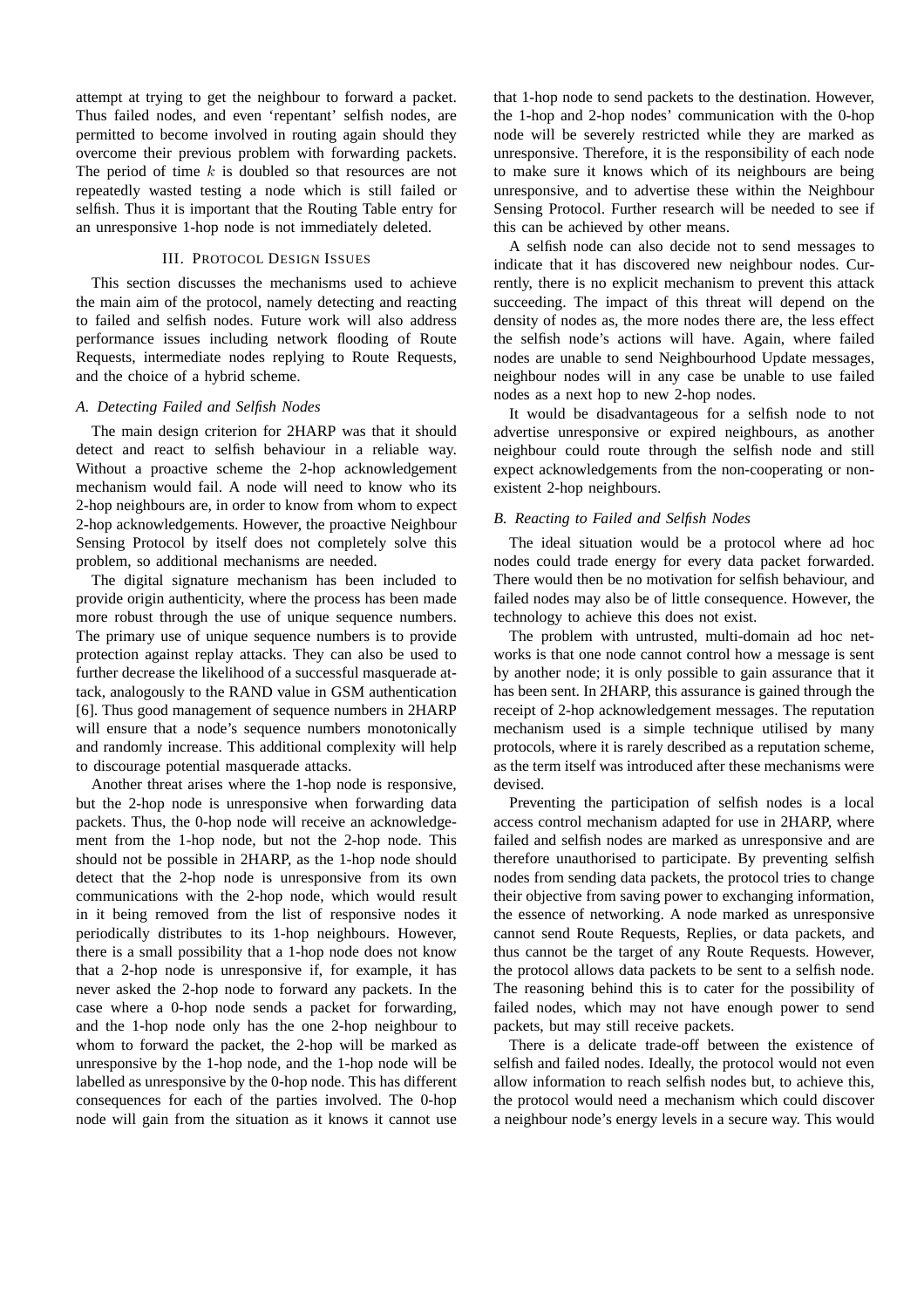prevent a selfish node pretending that it does not have enough energy to forward packets.

Failed nodes which cannot forward packets are of no use in ad hoc networks. Hence, 2HARP detects them and stops other nodes from using them, to allow failed nodes to recover without the additional burden of having to deal with Route Requests, etc.

However, there are still unaddressed issues in 2HARP. A node can be selectively selfish towards some of its neighbours, as reputation is a local calculation. Also, if a selfish node does not object to having its communication links severed, there is nothing that 2HARP currently does to force a selfish node to forward packets. These issues will be discussed further in section VI.

### IV. SECURITY ANALYSIS

This section presents a threat analysis summary of 2HARP, in the context of the other two threat classes in the threat model of [19], namely badly failed and malicious nodes. Badly failed nodes can introduce false routing messages, which are still correctly formatted, but contain false information. The threat of false routing messages can also come from malicious nodes, who aim to deliberately disrupt the correct operation of the routing protocol, denying network services if possible. There are no explicit mechanisms within 2HARP to protect against these threats; further work, discussed below, will be needed to design mechanisms to do so.

Any false routing messages sent in the Neighbour Sensing Protocol will cause nodes to waste resources, and misdirect traffic by setting up false routes. However, 2HARP differs from other routing protocols in that false information will be confined to a 2-hop neighbourhood, preventing its spread throughout the whole network. As the Routing Tables are periodically updated using fresh information, any false route information only remains during the period in which a node is sending false routing messages.

The use of digital signatures makes it difficult for malicious nodes to introduce false 2-hop nodes, as in order to maintain the pretence of the non-existent 2-hop nodes, the malicious 1-hop neighbour would have to generate private/public key pairs for each of those 2-hop neighbour nodes and respond to any messages using the private key associated with a non-existent 2-hop node to create a signature. This will be computationally expensive and will therefore use up a significant amount of resource, maybe more than will be wasted by the 1-hop nodes that the malicious node is trying to attack.

The effect of false messages is mitigated by the use of explicit Neighbour Sensing messages, the fact that they are only trusted if they have been received several times within a certain number of *update* periods, and the requirement for digital signatures. These mechanisms also help to prevent the realisation of other threats such as wormhole attacks [10, p2]. However, a badly failed or malicious node will be able to send routing messages to cause other attacks. For example, Route Requests for nodes which do not exist, or

for nodes known to be unresponsive, could be generated and sent. This is an example of a denial of service attack, also known as the sleep deprivation torture attack [18, p4]. This is an important threat as the false Route Request will propagate and cause nodes to waste resources trying to process it. There is currently no mechanism in 2HARP to prevent this from happening, since it has been designed to detect nonforwarding behaviour; this is a topic for further research.

A malicious node could send a Route Error message in response to a data packet it receives. This will force the originator of the corresponding data packet to believe that delivery to the destination has not been possible. 2HARP does not prevent this but, again, a node may not wish to send packets along a route involving a malicious node. 2HARP limits the influence of this attack because a malicious node needs a current data packet in order to generate a valid Route Error message. Thus the malicious node has to be involved in the route of the data packet.

Finally, messages could be sent by a malicious node using a false source address, to masquerade as another node. This could be addressed if the public key of each node is securely bound to their address, and this will also be the subject of future work.

#### V. IMPLEMENTATION ISSUES

The 2HARP protocol could be implemented either in dedicated hardware or software. However, there are potential concerns arising from the implementation of digital signatures in software in mobile devices, due to the amount of computational power needed.

The computational complexity of signature operations can be significantly reduced by using techniques such as elliptic curve signature schemes, for example EC-DSA as standardised in ISO/IEC 14888-3 [11], or the NTRU signature scheme [9]. It has been demonstrated that signing using such schemes can be implemented on very limited devices, e.g. smart cards without a dedicated cryptographic processor. The storage complexity (for public and private keys) can also be reduced by using elliptic curve signature schemes, where keys are quite compact.

Transmission complexity can be significantly reduced by using either elliptic curve schemes (for which signatures are inherently short) or any signature scheme giving (partial) message recovery, e.g. one of the schemes standardised in ISO/IEC 9796-2 or 9796-3 [12], [13], as used in the EMV industry standard for integrated circuit cards [1]. In the latter case, adding a signature to a message can add as little as 25 bytes to the message length. Similar techniques, again employed in EMV, can be used to make public key certificates only 40-50 bytes longer than the public key.

#### VI. FURTHER WORK

More research is needed to to see if the threats identified in section IV can be addressed in the network layer. If not, other mechanisms may be needed, where one possible solution could lie with mobile agents.